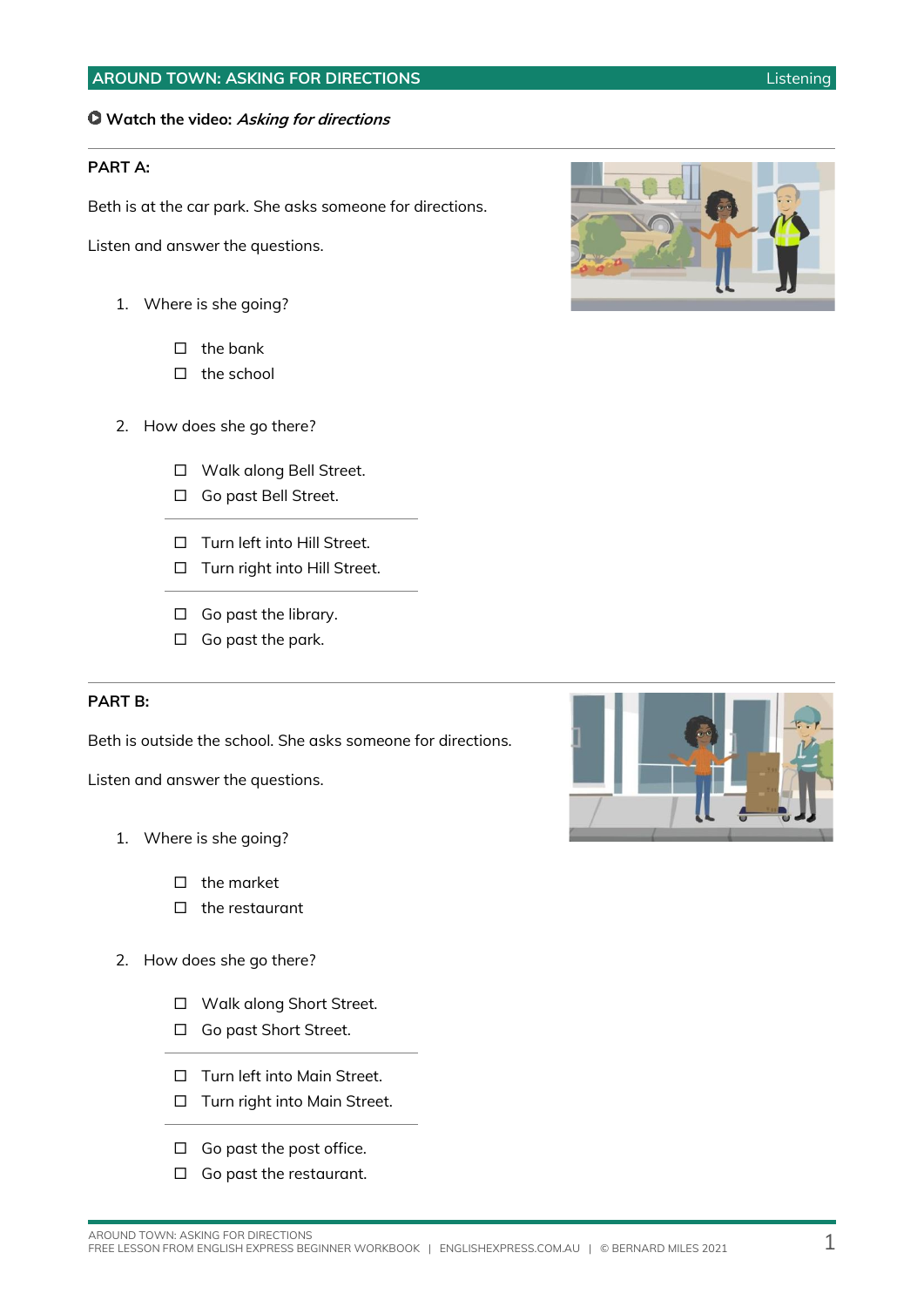**Read it aloud.** 

### **PART A:**

- Beth is at the car park.
- She asks someone for directions.

| Excuse me. Where is the school? |  |  |
|---------------------------------|--|--|
|                                 |  |  |

| It's on Hill Street, next to the library. |
|-------------------------------------------|
|-------------------------------------------|

- I see. How do I go to the school?
- Walk along Bell Street. Turn right into Hill Street. Go past the library.
- So I walk along Bell Street. Turn right into Hill Street. Go past the library. Is that right?





No worries!

### **PART B:**

- Beth is outside the school.
- She asks someone for directions.

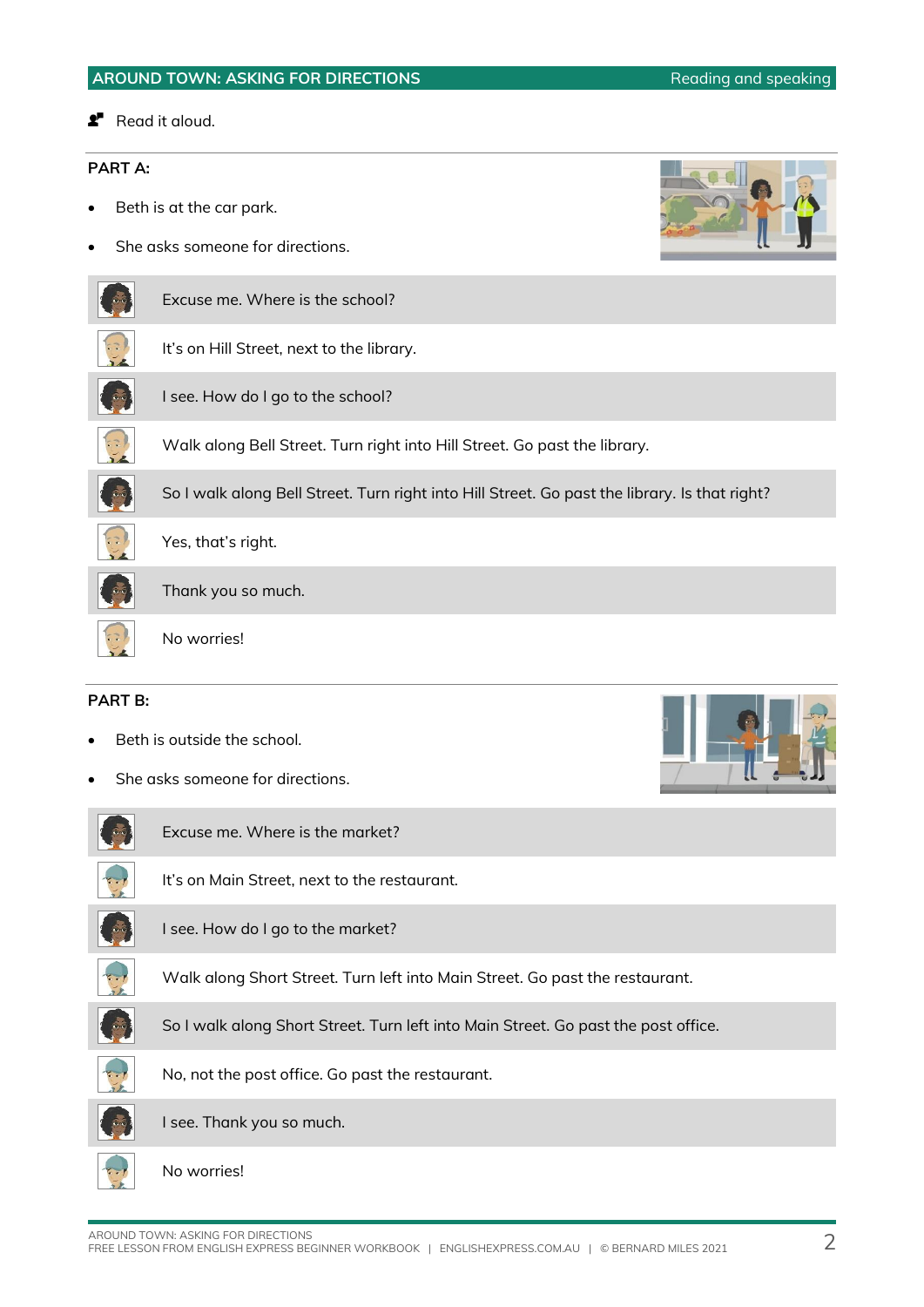# **Asking for Directions: Map**

| <b>Hill Street</b> |                    |                  |         |              |                       |             |             |                   |
|--------------------|--------------------|------------------|---------|--------------|-----------------------|-------------|-------------|-------------------|
| <b>Bell Street</b> | Library            | ш<br>ш<br>School | Park    | Short Street | Café                  | Post Office | <b>Bank</b> | <b>Bay Street</b> |
|                    | Car Park           | Medical Centre   | Chemist |              | <b>Police Station</b> | Restaurant  | Market      |                   |
| التربيا            | <b>Main Street</b> |                  |         |              |                       |             |             |                   |

## **Videos**

Video links for this resource available at: **[englishexpress.com.au/bw](https://www.englishexpress.com.au/bw)**

## **Answer Key and Guide**

#### **Listening**

### **PART A**

**Answers 1. the school 2. Walk along Bell Street. Turn right into Hill Street. Go past the library.**

### **PART B**

**Answers**

**1. the market 2. Walk along Short Street. Turn left into Main Street. Go past the restaurant.**

### **Teacher notes**

▪There are two versions of the video: one with captions and one without captions. Use the video without captions to focus on listening skills.

### **Reading and speaking**

### **Teacher notes**

▪A full transcript of the dialogue is presented. Students can role-play the scenario and read it aloud.

### **Extra ideas**

- Focus on pronunciation: difficult sounds, linking, stress, intonation.
- Focus on useful words and phrases. Examples: *Excuse me. I see. Is that right? Yes, that's right. Thank you so much. No worries!*
- **.** Cut up the dialogue. Students put it in order.